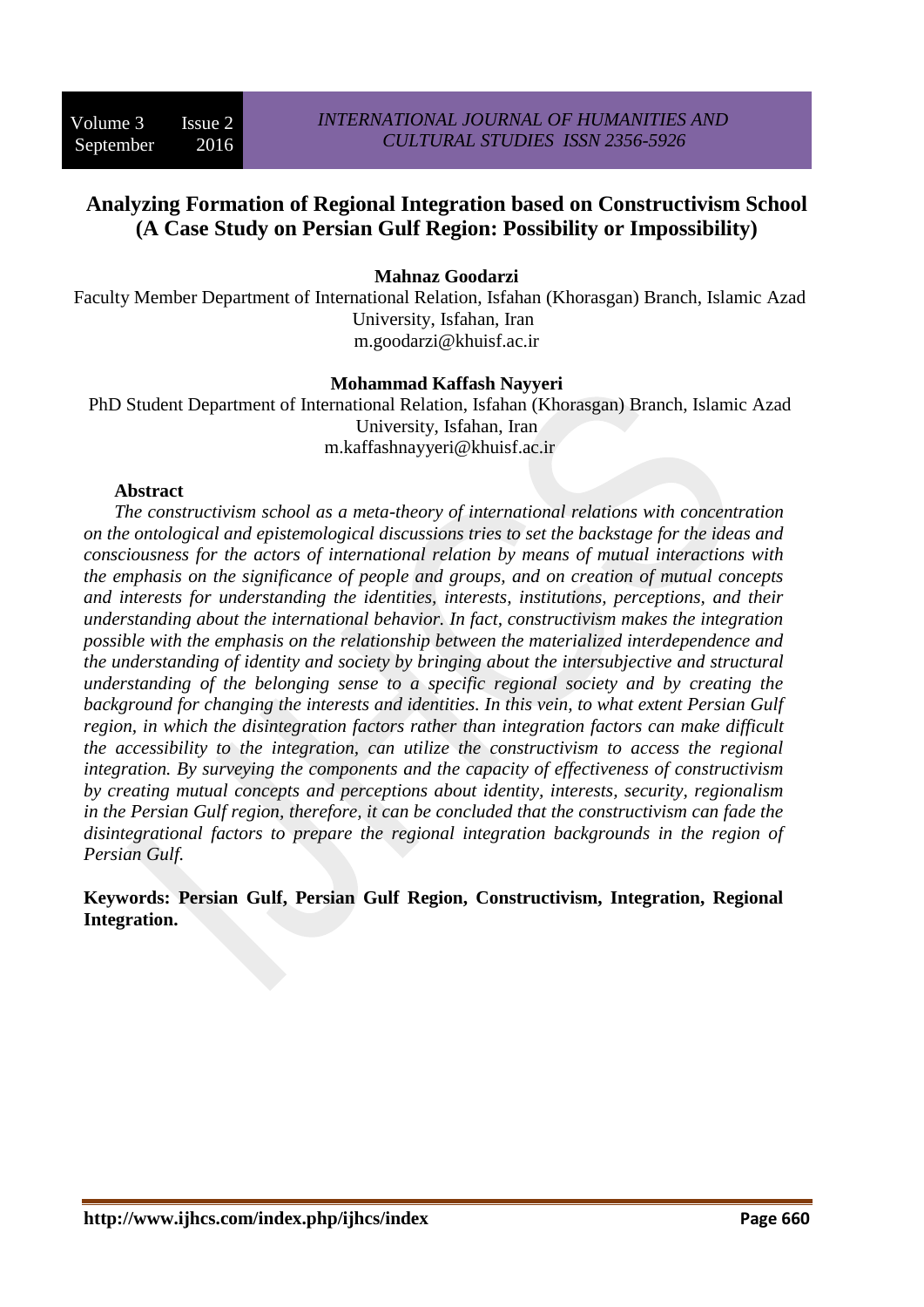#### **Introduction**

As a meta-theory attitude for the international relations and as emphasizing the social structure of a reality, the constructivism sees that all human-related actions form and become meaningful in the space of society. This meaning can form the world facts. (Mahpishanian, 1390/2011: 47) In Fact, the constructivism school as a mediating viewpoint between two materialized viewpoint (social existences such as structures and actions, both performancerelated and existence-related, are available independent of perceptions and understanding of human being and the observable material facts comprise the most fundamental fact in the studies) and idealistic viewpoint (existence, institutions, and brokers have a mental or at least discoursal aspect and do not have any structure but understating the things for people) believes that the meaning-related structures and material structures as well have to be taken into consideration when studying the social phenomena. (Moshirzadeh, 1383/2004: 116) Thus, the constructivism can be theoretically put in the mean between naturalists/positivists on the one hand and poststructuralists on the other hand. (Moshirzadeh, 1383/2004: 115) With the emphasis on the people and groups and creating mutual concepts and interests to recognize the identities, interests, institutions and anarchy in the international system, this school considers their perceptions and understandings of the international behavior as a basis for the ideas and consciousness among the actors of international relations by means of mutual interactions and believes that identities and interests of the governments are created by means of norms, interactions and cultures. Therefore, the realization of integration is possible in the framework of this school because it emphasize the relationship between the materialized mutual dependence and the understanding of identity and society by creating an understanding of intersubjective structure of belonging sense to a specific regional community and by creating the basis for changing the interests and identities.

In this vein, the Persian Gulf region does not proceed any significant development per se because the marked disintegrational factors have been encountered so many problems rather than the integrational factors. An incomplete development has been between Iran and Iraq in the name of "Persian Gulf Cooperation Council". So, investigating the possibility extent of accessibility to the integration in the Persian Gulf region based on the constructivism school is a question tried to be answered.

To answer the above-mentioned question, we analyze the issue of integration in the Persian Gulf region through the security theory of constructivism. First, the concepts such as integration, the understanding of international policy about it in the title of "regional integration" are explicated. Then, the extent of relationship of this school with the integration has been surveyed based on the components of constructivism such as identity, interests, anarchy and institutions. By determining and analyzing the components of constructivism such as identity, interests, security and regionalism in the assumed region, it can be finally stated that the constructivism can provide the regional integration grounds in the Persian Gulf region by omitting the disintegrational factors.

#### 1. **Concept of Integration: From Integration to Regional Integration**

Integration is in versus of disintegration. It is the process which the governments or the political units overlook voluntarily or consciously a part of their power for accessing their mutual aims and follow an ultra-national power. (Dougherty and Pfaltzgraff, 1372/1993: 664) Based on this, the integration can be best analyzed as a process that should be dynamic and in regard to increasing the cooperation between the governments. In fact, the gradual procedure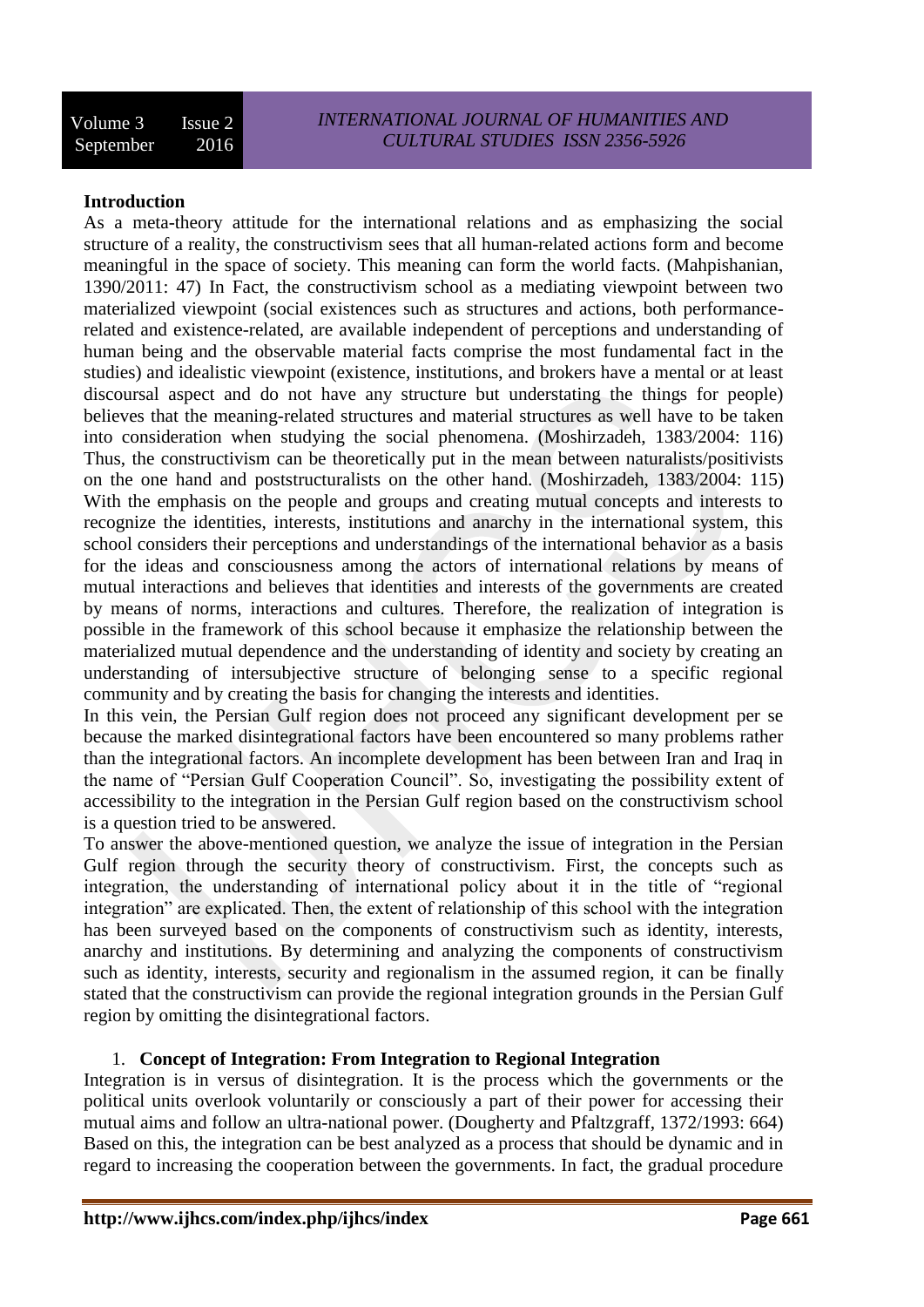of power delegation to the ultra-national institutions is a step toward assimilating the values and ultimately providing the necessary backgrounds in order to create a global civil society and new forms of political community. (Ghavam, 1384/2005: 44) In this vein, the essence of integration and its definitions represents this fact that although there were some efforts to study integration as a multidimensional phenomenon especially in the 1970s and the integration theory had been widely and quantitatively analyzed, the major concepts and disagreement about the definitions, variables and indicators remain steady despite the assistance of researchers and especially the past generation to theoretically and internationally recognize the integration. In summary, the perspectives and intellectual schools have their own ideas on the integration, as following.

Federalism: Transfer from a national level to a regional level, and finally generalizing the mechanism of the federal state to the level of international politics;

Communications: Karl Deutsch stipulates that the development of communications and interactions in the various technical, economic, and social fields can cause the solidarity of political units and believes that the communities can be identified and evaluated based on the volume, content and increase in international transactions. According to this view, two types of security society can be presented: integrated and pluralistic;

Functionalism: David Mitrani considers the technical needs of societies and the facilities that meet those needs as the factors creating the regional integration and believes that the technical problems cause that the politicians could not solve them and as a result they inevitably resort to the technocratic technocrats;

New Functionalism: Ernest Huss et al. recognize the integration as the process in which a series of actors (states) decide to collaborate at the international level in order to provide their own individual and collective interests based on a series of technical functions by means of delegating more power to the collective deciding organ and by means of close cooperation between the political actors. In fact, what moves the integration forward is the activity of the elite in the private and governmental sectors because of their functionalistic and not altruistic intentions. Therefore, they support the integration and imagine that they achieve interests in an ultra-national organization. However the integration is observable and tangible in the region, integration in the international politics almost always is synonym with the regionalism which is known as ultra-nationalism or inter-governmental tendencies and points to the considerable development of the economic and political cooperation between the governments and other actors in the specific geographical areas. (Ghavam, 1384/2005: 44) Thus, the certain assumptions for integration can be stated in the frame of regional integration as follows: (Seifzadeh, 1384/2005: 403)

First, predominancy is a sort of increasing gradualism logic on the human behavior. Realistic notice to human beings' inability in meeting the social needs and mixing it with idealism in this theory can form this assumption: the ultra-communities learn gradually how to develop their field of mutual activity in a way that have increase in the interests of all parties.

Second, the link between economic-technical issues is with the political issues. Mitrani considers this dichotomy as similar topics. Other new functionalist theoreticians hope that the technical cooperation could finally make the background ready for the mutual political cooperation in a federal or confederal community;

Third, the regional integration is the result of significance of geography. These theoreticians link the geographical areas with a culture with tendency to integration. They think that the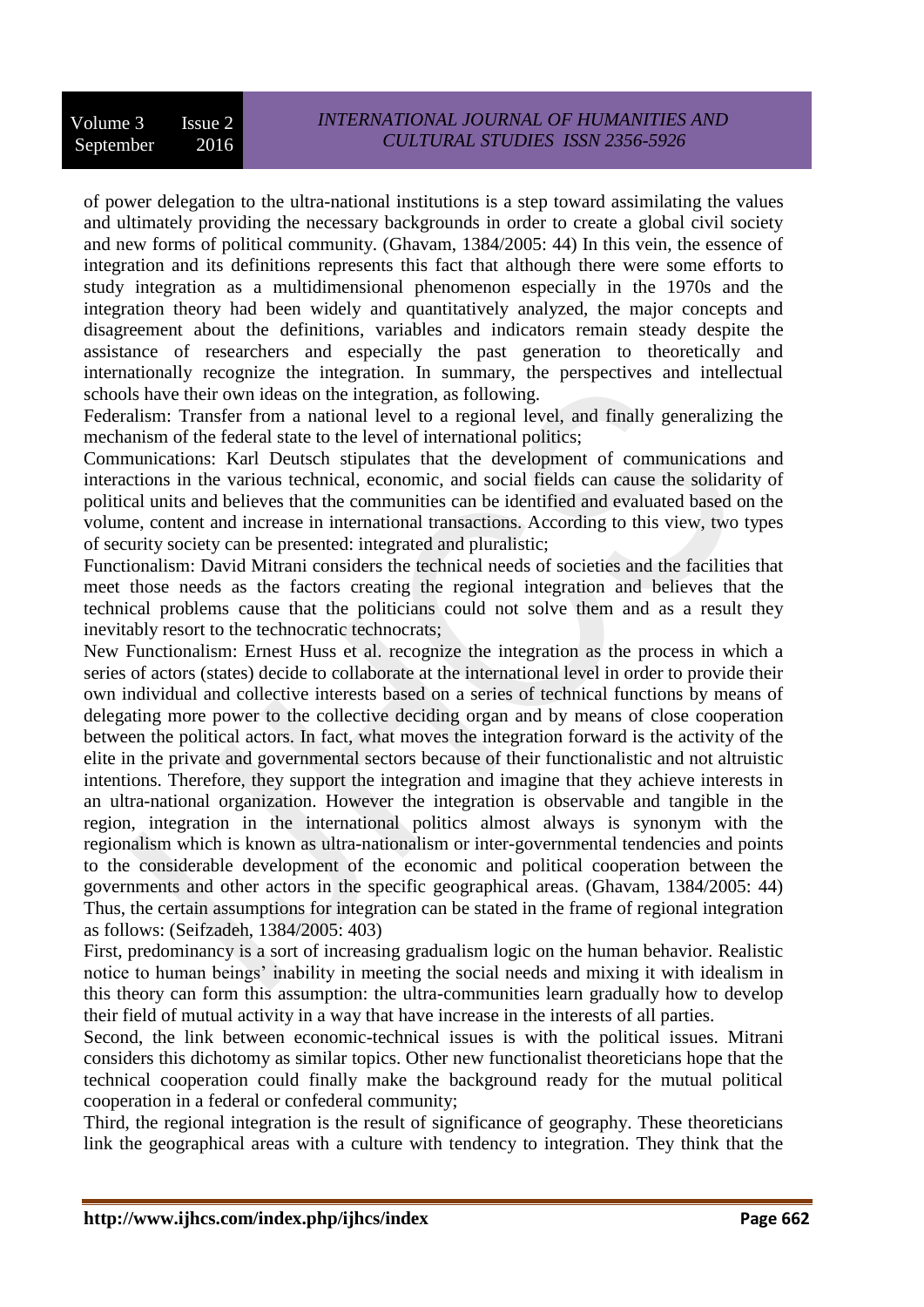background is ready for the integration when the geographical-cultural heterogeneity is associated with functional-technical common-bases.

Although the theoreticians have suggested a strand of indices for evaluating the integration level, the integration theory has not been improved so that there would be a general agreement on the definition or the indices of integration. Thus, a list of integration indices can be extracted among the theories on the regional integration:

Communication currents; transactional currents; views and opinions of the elite; trending data (extrovert tendencies); joint decisions; predictability of behavior; degree of legitimacy, i.e., to what extent people are loyal to the government and consider it as representative for their interests; degree of illegal behavior or the frequency distribution of tendency of political actors to legal or illegal behavior; degree of political violence or the rate of recourse to violence to achieve their goals; degree of separatism demand; rowing degree, i.e. to what extent the major groups competing for the power are supported by the geographical areas and ethnic, religious, social and economic groups; degree of bureaucracy spirit, i.e. the to what extent the members of a political system are loyal truly to it instead of personal encounter with their own political unit and the place-holders; degree of power, i.e., to what extent people respect the legitimacy of their political unit and are freely ready to accede to its governance. (Dougherty and Pfaltzgraff, 1372/1993: 697-700)

In this regard, the considerable point is that the accessibility to regionalism depends on four conditions as the initial acceptance of integration plans and its development and on three perceptual conditions presented by Joseph Ney (1971: 98), one of the famous theoreticians in the field of integration and functionalism and a supporter of the development of regional cooperation.

- Four Conditions for Initial Acceptance of Integration Plans and its Development
- 1. Symmetry of economic units, the possibility of integration increases as the level of economic development becomes equal in the units;
- 2. Co-evaluation-valuing aspects of the elite,
- 3. The rate of pluralism, and acting domain of beneficiary groups;
- 4. The capacity of member countries for adaptation and adjustment, the possibility of integration increases if the internal stability and ability of decision-makers is high in responding the internal demands of its own political units.
- Three Perceptual Conditions for Integration:
- 1. Perception of distribution versus advantages and interests;
- 2. Perception of coercion and foreign necessity;
- 3. Feeling of low costs or lack of it.

# **2. Constructivism and Concept of Regional Integration**

Regional integration tries primarily to introduce the rationality, recreational goals, technical and scientific knowledge, and the pluralistic aspects of an international society in the form of new functionalism approaches and the neoliberal institutionalism taken from the liberal standpoints and to introduce the regionalism as a reactive-functional form by the governments for the issues that produce through the mutual regional dependence with the emphasis on the role and significance of the institutions in boosting the regional integration. On the other hand, constructivism primarily focuses on the regional consciousness and the identity, and on the belonging sense to a certain regional community or so-called "cognitive regionalism" with an emphasis on the relationship between the materialized interdependence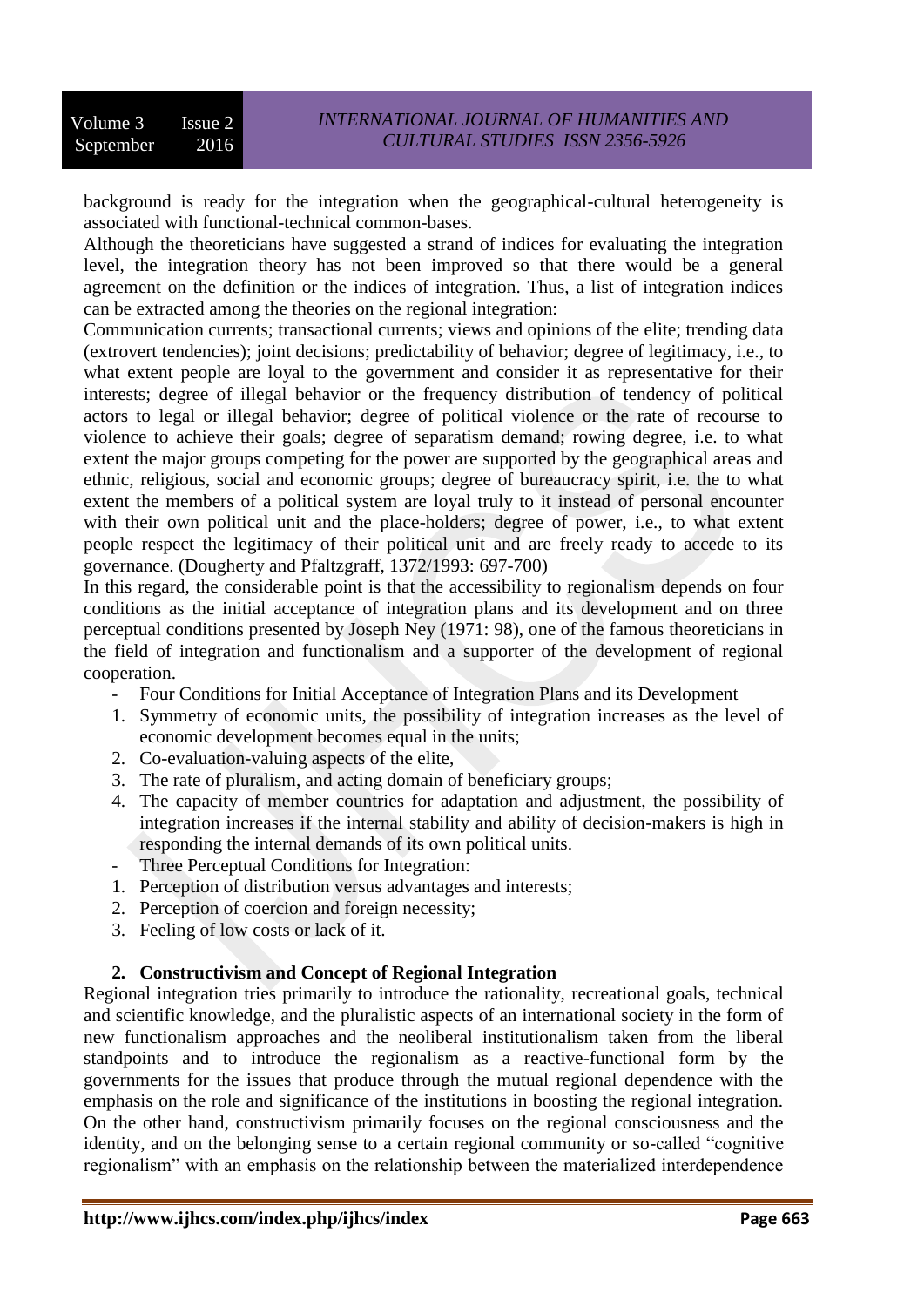# *INTERNATIONAL JOURNAL OF HUMANITIES AND CULTURAL STUDIES ISSN 2356-5926*

and the understanding of identity and society. (Ghavam, 1384/2005: 60) In fact, constructivism, located in the analytical framework of so-called meta-theory in all the social sciences, is not the discussion on the international relations but is a discussion on the social sciences. In this respect, it can be said it is more or less an ontological and epistemological discussion and it is in relation with the social sciences theoretically and generally and with the international relations specifically. (Moshirzadeh, 1389/2010: 14) This approach emphasize the importance of mediators (people and groups) and the common terms, they affect their international behavior for identifying the identities, interests, institutions and perceptions. Therefore, constructivism emphasizes the importance of opinions and consciousness of international actors by means of their common interactions. (Ebrahimifar, 1391/2012: 83) This school affects the insight of actors upon themselves and their demeanor in the international domain by explaining the way of forming the interests, similarities and differences between countries by determining the threefold ontological principles by means of creating common terms and imaginations:

First, the intellectual and normative structures are as important as the materialized structures; Second, identities and norms play a determining role in forming the interests and actions; and Third, structure and broker take shape each other. (Mahpishanian, 1390/2011: 48)

Moreover, the constructivism in the epistemological dimension does not directly consider the normative discussions because of knowing the possibility of recognizing the social phenomena beside the interpretation and understanding despite its methodological openness. Thus, this school believes that the meaning of actions cannot be understood through accounting them as the measurable variables that are the cause of behavior. But the study of ideas, norms and other meanings entails an interpretive methodology in order to identify the relationships between intersubjective. (Moshirzadeh, 1383/2004: 133)

Based on this point of view, it can be said the constructivism tries to deliver the mental and behavioristic patterns of international policy to the hands of countries and actors in the field of international relations by recognizing and creating common terms by means of social learning. In fact, constructivism attempts to change the viewpoint to the international politics by emphasizing this point that the mutual imaginations affect the insight of actors toward themselves and demeanor in the international domain and finally prepare the grounds for increasing interactions in the international relations especially at the regional level by making the belonging sense to the regional community. In this regard, the rate of effectiveness on the realization of integration can be found by surveying the perspectives of the constructivism on the subjects such as identity, interests, anarchy and international institutions.

**1-2. Identity:** It is the understanding and expectations about ourselves that are specific to the role. Identities simultaneously make strong the intellectual selections and these are the normative patterns of international politics forming them. The identities cannot be defined separately out of their social context. By nature, they are relational issues and should be intended to a set of meanings that an actor attributes to himself/herself by also considering others' perspectives as a social object. The social identities represent specific understanding of themselves in contrast to other actors and produce certain interests through this way and form the policy-making decisions. Whether "own" considers itself as friend, rival or foe to "other", so many differences will be brought about in their interaction. (Moshirzadeh, 1383/2004: 332) Therefore, a government understands and perceives the others based on their identities, however simultaneously attempts to reproduce its own identity by means of routine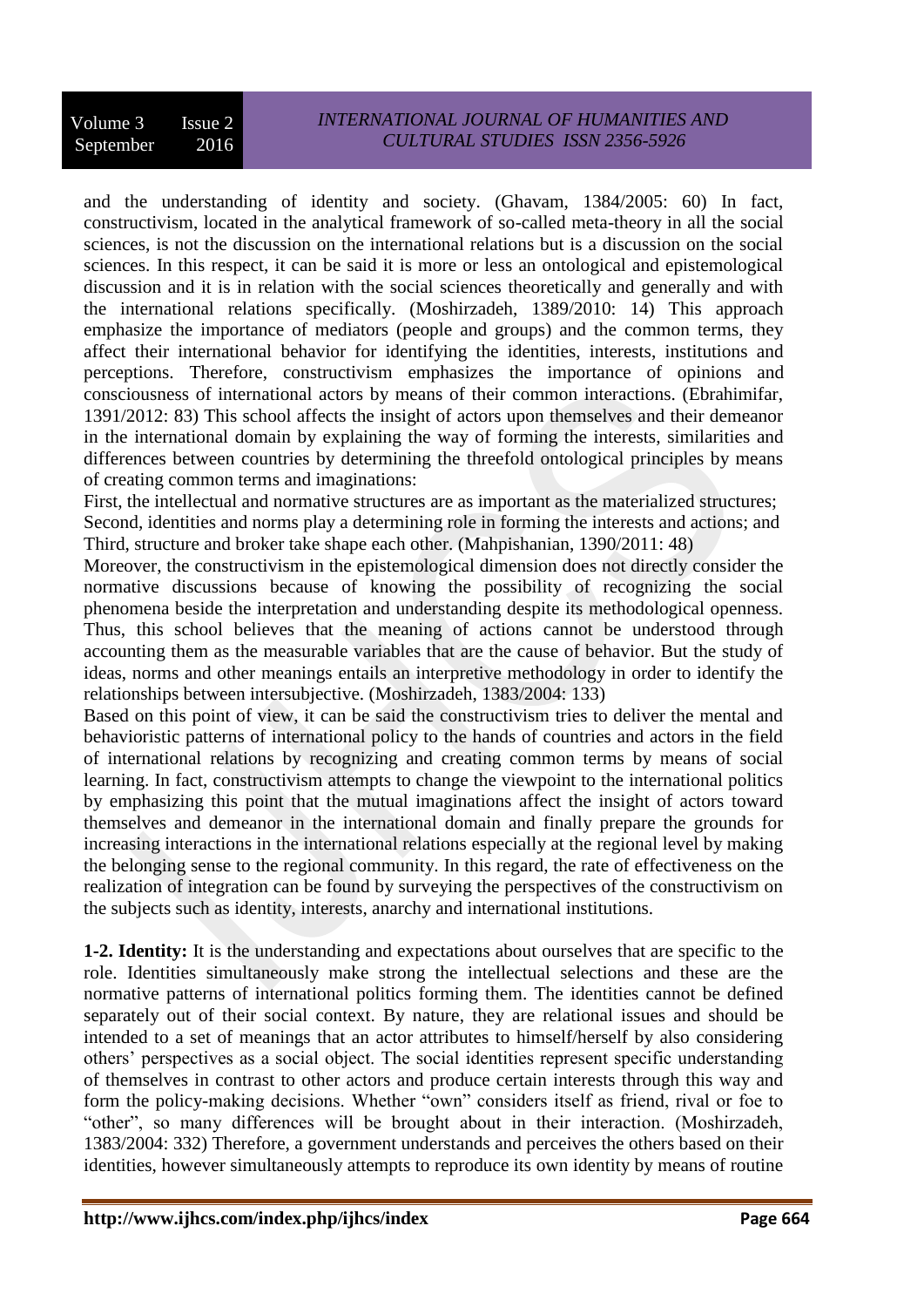actions. In this respect, the final judge becomes the intersubjective structure if they cannot control their ultimate assumed intentions about others. (Ghavam, 1384/2005: 225) In fact, as the identity of governments is the result of their relationship with their social environment inside and in the international system, the identities are fluid issues and are not constant. (Mahdavipoor, 1393/2004: 114)

**2-2. Interests:** As mentioned above, the basic principle is the meaning structure in the constructivism school. Therefore, to understand the structure of international relations, it analyzes the human actors in the context of meanings and the social long-term communications. Based on this, human beings, actors, or governments do not possess predetermined identities but their identities have been formed and defined inside the social relations. So, the concepts and norms can define, shape or actually create the identities. The concepts and norms shape the identities and consequently the identities shape the interests. As a result, we cannot assume the predetermined interests for the actors. (Moshirzadeh, 1389/2010: 15) Therefore, the interests cannot be imagined as a predetermined phenomenon relating to a series of selections. Like identities, they have been acquired by means of social performances. (Ghavam, 1384/2005: 224) It is worth pointing that the social performances create the identities but they cannot determine the interests in such a way that they cannot be in opposite and paradox of those performances and the structures that create the identity. In other words, the interests are the results of performances and the structures which create the identity. Shaping the identity can determine the interests.

**3-2. Anarchy:** Wendt believes that "anarchy is a thing that the states realize by and from it". For Wendt, in fact, it signifies that anarchy does not have a certain logic and is the effect of an act or procedures that bring about a specific structure of the identities and the interests and about not another structure (that was possible to produce it). Unlike new functionalists such as Waltz, Wendt does not accept that anarchy only has one logic. In his opinion, the anarchy per se is a vacuumed place and void of any internal logic. (Moshirzadeh, 1383/2004: 345) In other words, due to the intersubjective structure of the identities and the interests, the discussions of anarchy and self-help cannot anymore be accounted as antecedent to the social interactions of the governments. Therefore, the international anarchy has a conflicting mode from the perspective of realism and has a cooperative aspect from the perspective of idealism. On the opposite side, the constructivism does not consider anarchy as conflicting or cooperative, but it considers anarchy as a thing that the governments create. (Ghavam, 1384/2005: 226) Thus, anarchy can have three distinctive cultures (Hobbs, Lucan, and Kant) which are based on the various relations of roles (enmity, rivalry, and friendship). These structures and roles represent themselves in the representation of the governments of "own" and "other" (role-based identities). But in the macro scale and relatively independent from the ideas and actions of the governments that get the structures and roles, logics and tendencies that remain steady along the time. (Wendt, 1392/2013: 452) In fact, if the governments have conflicting contact toward each other, the nature of international anarchy will take a conflicting mode to itself and vice versa; if their relations are in the line of cooperation, the nature of international anarchy will take a cooperative position to itself. (Ghavam, 1384/2005: 226) Thus, it can be said that anarchy does not have a predetermined logic, but the governments' understanding of its nature can determine its meaning in the international system. As a result, if the relations of the governments be in the course of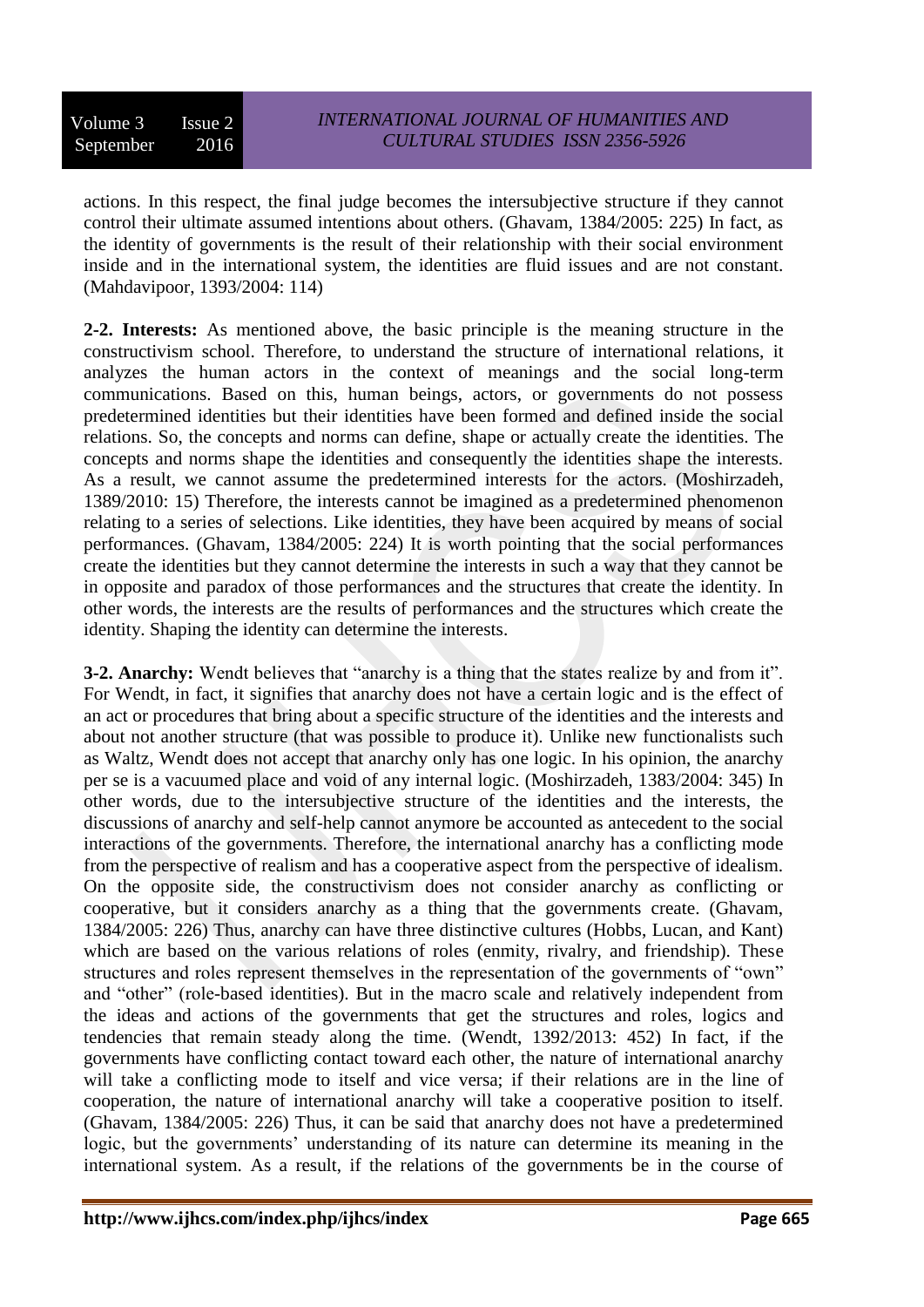Volume 3 Issue 2 September 2016

cooperation to a certain extent, the governments' understanding of the nature of the international system will take a cooperative position to that certain extent and consequently the access to security becomes possible.

**4-2. International Institutions:** For Wendt, the institutions are the intellectual units that are not independent of the suppositions of the actors that how the world works. Identities, interests, and organizations are the results of interactive and social processes that we rely on them to orient our behavior, but they are not given and realized before and taken shape by means of social interaction among identities. Identities also become strong due to the interaction with the other identities and the social and collective institutions. (Moshirzadeh, 1383/2004: 349) The constructivists believe that two stands of institutions affect the behavior of the countries in the macro and micro scales: regulatory and installation institutions. The regulatory institutions determine the behavior of actors. The installation institutions come into existence because of the tendency of actors to regulate the regulatory institutions. In this regard, these two strands of institutions which are the reflection of intersubjective structures can influence the behavior of the countries. (Seifzadeh, 1384/2005: 462) Under these circumstances, the normative effect of fundamental-based structures and the relationship among the normative changes, identity and the interests of the state will be analyzed. The institutions are continuously reproduced and changed potentially by means of governments and other actors' activities; in this procedure the institutions and the actors are situated in a process of mutual socialization. (Ghavam, 1384/2005: 223) Therefore, the identities and understanding of governments depend on the international institutions. These institutions make the actors strong as the subjects of international life, that is, they make possible the meaningful interaction among them. (Moshirzadeh, 1392/2013: 319)

According to above-mentioned issues, the constructivists do not know the identities, interests, and institutions as something predetermined but know them as the results of social interaction among identities; also, anarchy is a thing that the governments learn from it; thus making change long-term in the identities may make possible the change in the structures. In other words, constructivism can provide the change in the governments' understanding of the nature of international anarchy by means of changing the identity of governments which have origin in the theories that the actors have collectively about themselves and others and shape the structure of the social world. As a result, using constructivism can change the understanding of governments of getting in an anarchy world and self-help, the concept of security (Hobbs' model). By changing the intersubjective meanings of security concept (Kant's model) which is cooperation-based, replace with it and finally provide the integration by creating security. In this respect, as in analyzing the regionalism issues the constructivists believe in the direct relationship between security and regionalism (Mahpishanian, 1390/2011: 49), it can be stated that the constructivism can set the stage for the regional integration by changing the governments' understanding of security.

# **3. From Disintegration to Integration Factors in Persian Gulf Region**

The integration theory implies a process that the political units neglect voluntarily their full power in achieving the common aims and follow an ultra-national power. (Ghavam, 1378/1999: 246) Therefore, the integration can be known as the result of a national demand, of an intellectual and satisfying process for acquiring a better situation that "becomes" a procedure and not "establishes". In fact, the political units succumb in an uncontrollable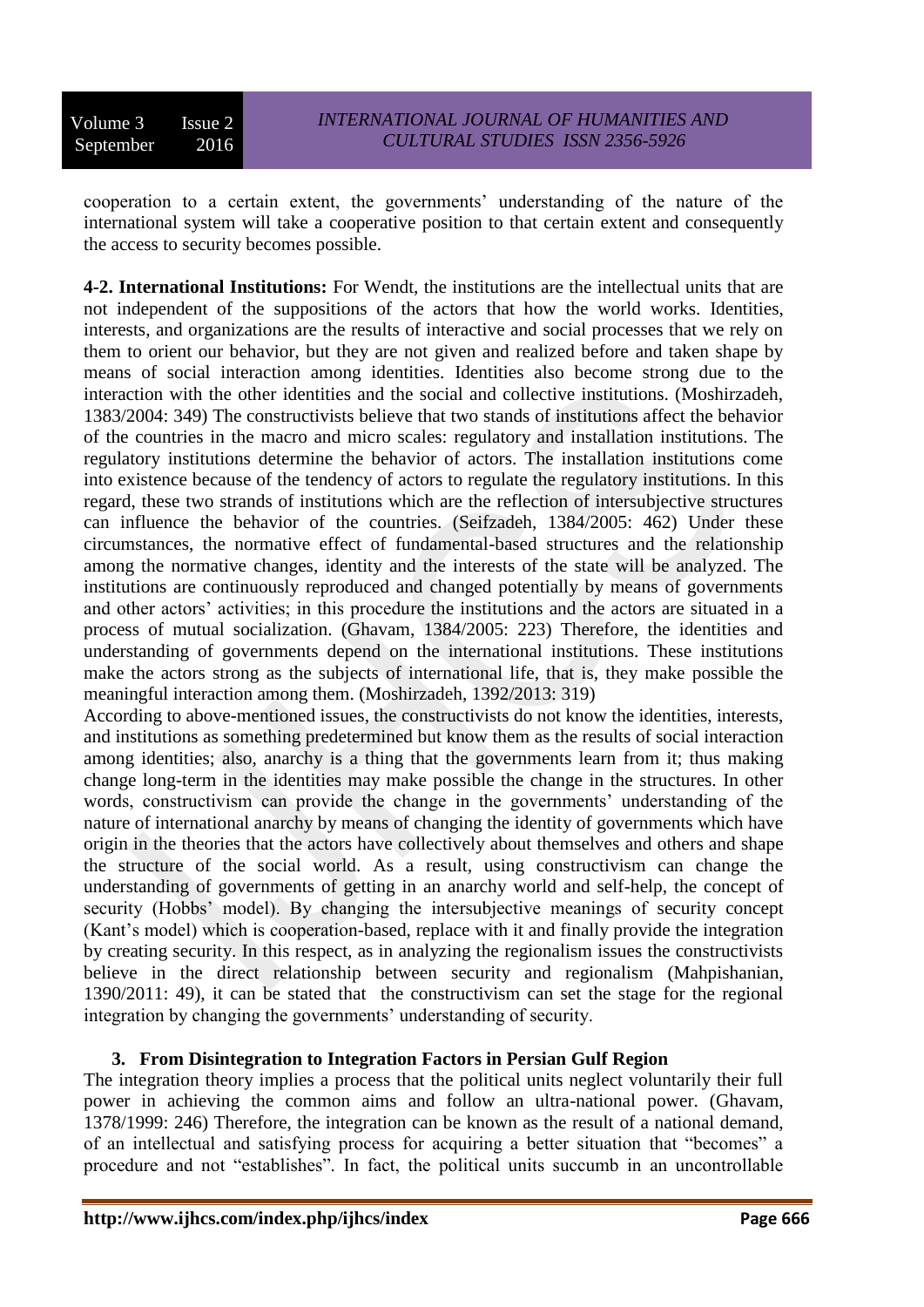current that collective cooperation is its inseparable facet. Therefore, compelling and crosssectional incorporation are the false form of integration. (Nasiri-Meshkini, 1377/1998: 87) In this vein, the Persian Gulf region entails the necessity of full and integrated cooperation by its constituents because it is a strategic region that the ingredients are dependent completely to each other and every movement inside every units reflects in another spot of the region. It ideally seems that reaching integration is impossible in the Persian Gulf region instead of being the result of scientific and achievable facts. This type of doubtful attitude is really natural due to the current political faction in the Persian Gulf but it does not change the fact that the existence of such a doubtful attitude could guarantee the Persian Gulf's security up until now. It should be noted that sharing the interests of the Persian Gulf region in the global system entails a more positive necessity and looks for the conditions that change this impossible and ideal integration theory to a possible fact that would be an ideal for the countries in the region. (Ebrahimifar, 1378/1999: 380-379) Therefore, the feasibility and analysis of integration formation in the Persian Gulf based on the constructivism need exploring and analyzing the factors that can providing the backgrounds of integration in the Persian Gulf region. In other words, reaching the integration in the framework of constructivism would not be possible without analyzing the disintegration factors in the Persian Gulf region because a transparent picture will be drawn for the interactions of the countries by analyzing the tension-making and challenging factors among the countries of the Persian Gulf region. Therefore, it is better to analyze the role and ability of constructivism in solving the problems and to utilize the grounds to provide integration in the Persian Gulf region. Therefore, many factors and reasons could be enumerated to analyze and recognize the factors that may cause tension and stress among the states which can make impossible the appropriate grounds for any type of integration.

**1-3. Territorial – Border Disputes:** The current border disputes between the states in the region not only have put in danger the peace and security of the region, but also have made difficult the access to the integration by means of cooperation and solving the misunderstanding. There are more than 50 cases of territorial and border disputes among the eight countries around the Persian Gulf. (Ebrahimifar, 1378/1999: 390) The fact is that the new borders that are the legacy of colonialism with those that has a role in the process of modern statecraft, as the rate of stable and determined borders were very little among the Arabs before the World War I, it can be said that all the borders are factitious in the Middle East in the  $21<sup>st</sup>$  century; it means that the stable and determined borders were not raised from a native concept. (Hafeznia and Rabiee, 1392/2013: 218) Thus, it can be stated that the border disputes are like the fire under the ash which it can be erupted in every moment.

**2-3. Political Structure:** The political structure of the region lacks any integration and coherence as well as the distinctive and heterogeneous features. The political systems of the region are the closed systems which they are based on the Neo-Patrimunalisti system and based on the legitimacy raised from the history and tradition. (Nasi-Meshkini, 1377/1998: 87) In this regard, except Iran and Iraq (from 2003) establishing on the legitimacy raised from referendum and election, and UEA being the only federal government among the countries of Persian Gulf Cooperation Council, the rest of countries jointly follow an integrated and unified system all over the country that faced them with the identity, legitimation, participation, penetration and distribution crises because of the lack of legal legitimation of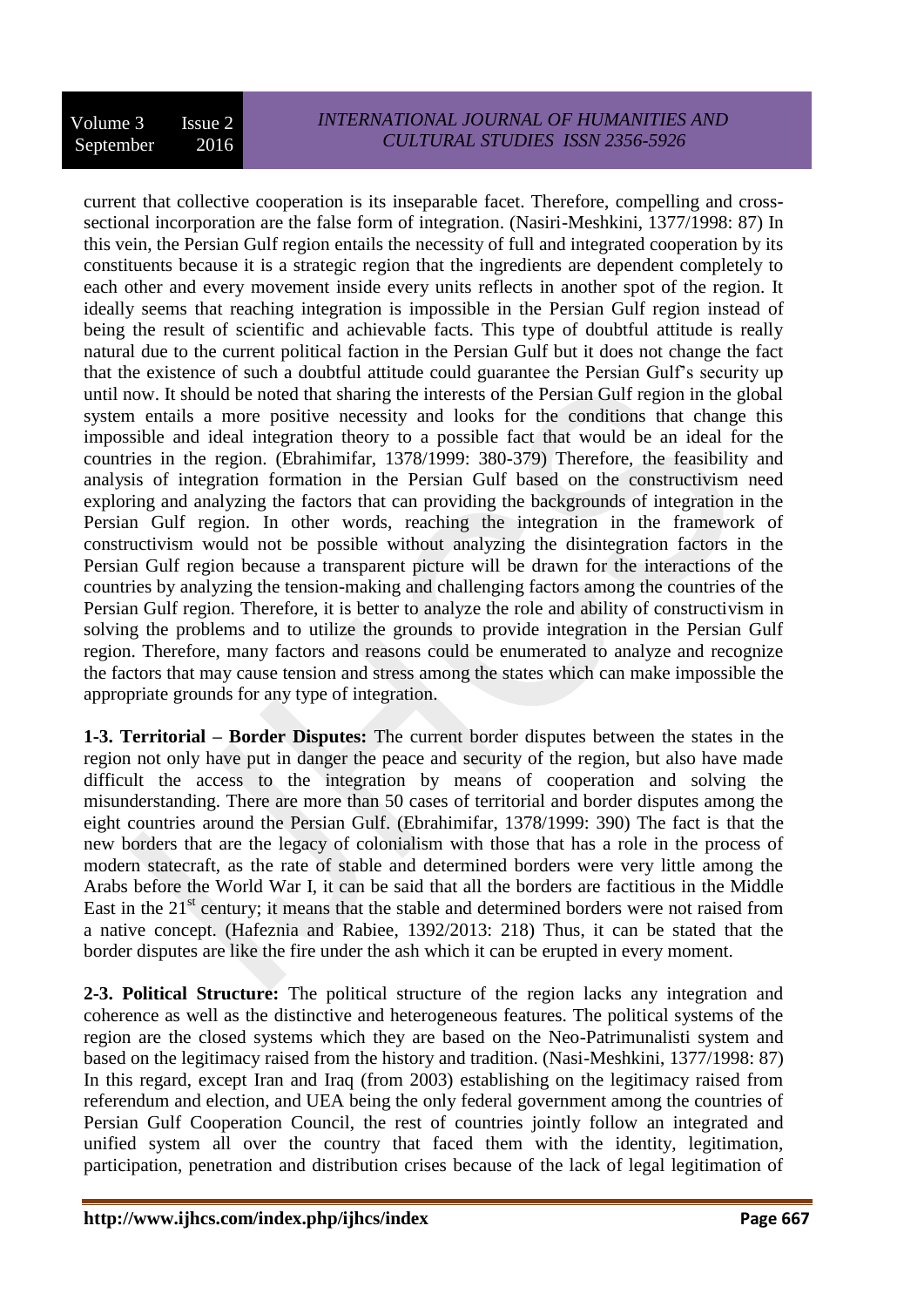the leaders, lack of political open system, lack of basis liberties such as equality of men and women, lack of rule of law, freedom of the press and political parties, and the lack of public participation in political and social structures. Accordingly, we see the failure of local political control in the management of domestic and regional crises, particularly among the Arab regimes in the region. As a result, weak political structure of countries in the region addresses a kind of lack of security and development in the military dimension of national security as the major factor for internal stability and external security among the leader of the Persian Gulf countries.

**3-3. Arms race:** Lack of understanding of the concept and nature of development and security in meeting the collective security among the Persian Gulf countries caused that the weapon commerce and cycle have a complex role in providing the national security. Therefore, each country in the Persian Gulf region tries to increase its security through unilateral measures such as the purchase of advanced military weapons; on the other hand other countries in the region due to insecurity in turn resort to military countermeasures to increase their security. As a result, the countries in the Persian Gulf region feel less security or even insecurity despite increasing its regional military. Thus, they repeat this false cycle. Statistics show that the Persian Gulf countries allocated 10 % of imports of major conventional weapons during 2009- 2005. (Solmirano-D.Wezman, 2010: 2) Notably, the arms race in the Persian Gulf region as one of the most common causes of mistrust among countries in the region to achieve collective security by spending resources from oil revenues to army costs prevent the social and economic development of the countries and also reduce the security there. Totally, the army security can cause disintegration in the region.

**4-3. Religious Gap:** The difference between Sunnis and Shiites is a source of threat to security in the region. (Hafeznia and Rabiee, 1392/2013: 245) In addition to Iran as the biggest Shiite country, Iraq and Bahrain have a large population of Shiite. Also, the majority of the inhabitants of the oil-rich province of Saudi Arabia, which are located in the East, are Shiites. It should be noted that except Iraq after the fall of Saddam, Shiites took power, Shiites Saudi Arabia and Bahrain there is no place in the political structure.

**5-3. Penetration of Extra-Regional Powers:** Given the strategic role and oil reserves in the Persian Gulf region, there has been always the scene for competition of extra-regional western colonial powers, especially United States, as a major regional player in the contemporary era. This area for two reasons has always been a confluence point for foreign policy extra-regional powers in the pursuit of their national interests: first, the Persian Gulf region is of great importance due to abundant oil reserves in the world oil market, Hence, the West industrialized nations rely heavily on Persian Gulf oil; and second, the major factor that makes Persian Gulf oil and gas so vital for the United States, Europe and Japan is the high cost for replacing the imported oils and gas from the Persian Gulf with other forms of energies such as earth, sun, sea and hydrogen (Yusefi-Juibari, 1381/2002: 163) Therefore, the extra-regional countries to achieve the goals and influence in the Persian Gulf region attempt to design a special security-related formula for the Persian Gulf region in order to collect the revenues from the regions and to develop Iranphobia. They finally imply the countries in the region that their security is met by the support of extra-regional powers and also justify their presence in the region.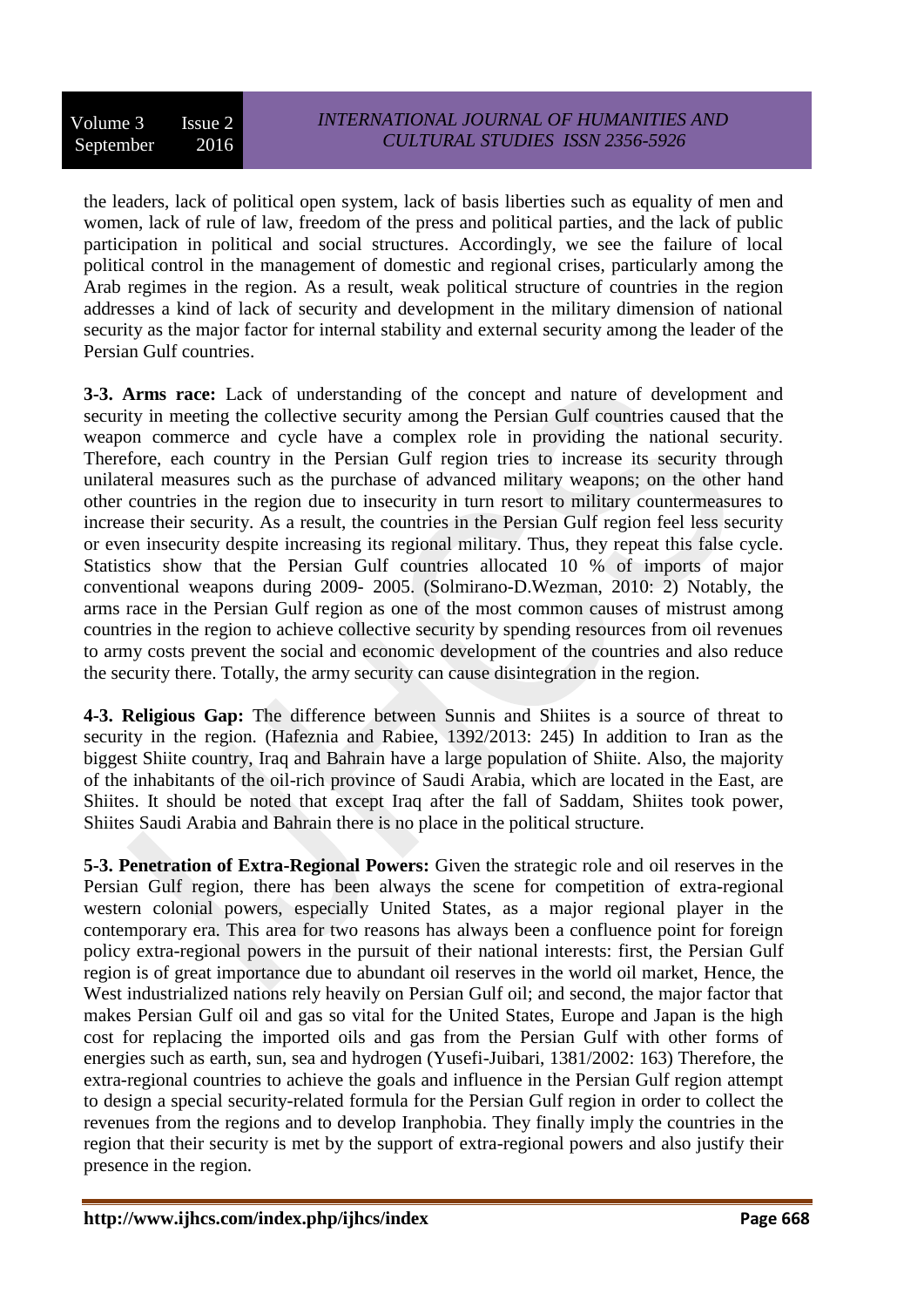**3-6. Ethnic-Racial Differences:** There were historical differences between Iranians and Arabs during the history and a susceptible historical memory has been created the dispute. Moreover, differences between Kurds and Arabs in Iraq are the stressful issues in the region. (Hafeznia and Rabiee, 1392/2013: 245)

**3-7. Inter-Regional Competitions:** Competition of three countries of Iran, Iraq and Saudi Arabia over the authority and region leadership has been caused the formation of an interregional paradox in the Persian Gulf region. Because of the change of regime in Iraq, the Sunni minority have been deprived from the leadership until 1932 dependence. The majority Shiite have taken the power instead. Thus, the future of Iraq is so important for Iran and Saudi Arabia and they want to have their government-like government in Iraq. In fact, In fact, Iraq is the sensitive place of two countries' foreign policy to reach the understanding or the probable confrontation. Tending-to-Saudi Arabia Iraq means the narrowness of isolation circle for Iran and vice versa. Tending-to-Iran Iraq means the geo-politic unity of Shiite, disturbing the balance of power in the region, and the danger of separatist tendencies from Saudi Arabia. Hence, Iraq possesses a strategic weight in the region evolving the gravity center of power balance in a new form (Zaker-Ardakani, 1390/2011: 61)

**3-8. Residency and Civilization:** On the aspect of civilization, except Iran, Iraq and Saudi Arabia having long background in the statehood and civilization, the other countries in the regional do not have a civilized background. Recently, the upstart countries in the region are exploiting the scientific-literary laureates of the civilized countries such as Iran. There is fear that the continuation of this condition can lead to civilizing-racial confrontations. (Hafeznia and Rabiee, 1392/2013: 246).

Now, after identifying and classifying of disintegration factors in the Persian Gulf to measure the feasibility of constructivism and to reduce doubts and misunderstandings created by these dissenting factors, we address the common features that paying attention to them can close the Persian Gulf states and can help and assist constructivism to achieve integration. Here goes some factors that can set the stage for integration in the Persian Gulf region: (Ebrahimifar, 1391/2012: 50)

- Oil, the main source of income.
- Islam, the official religion of the population of the region.
- More economic dependence on the region countries on the western capitalist system.
- The region's growing population.
- Sharing environmental dangers for the countries.
- The countries are all developing countries.
- The existence of a common enemy, Israel.

By examining the areas of integration and disintegration among the countries of the Persian Gulf, it could be said that the proportion of integration factors to disintegration factors does not have balance and the output of integration forces to disintegration forces has more power. Therefore, we are witnessing that the integration and collective security is not achieved in the Persian Gulf, or at least incompletely achieved based on the perceived threat of regional political units from another part of the same region as we can see among the countries of the southern Persian Gulf, entitled "Persian Gulf Cooperation Council" without participation of Iran and Iraq. But in the meantime, a point that must be considered, a set of factors that can provide the areas of integration in the Persian Gulf are not less effective than disintegration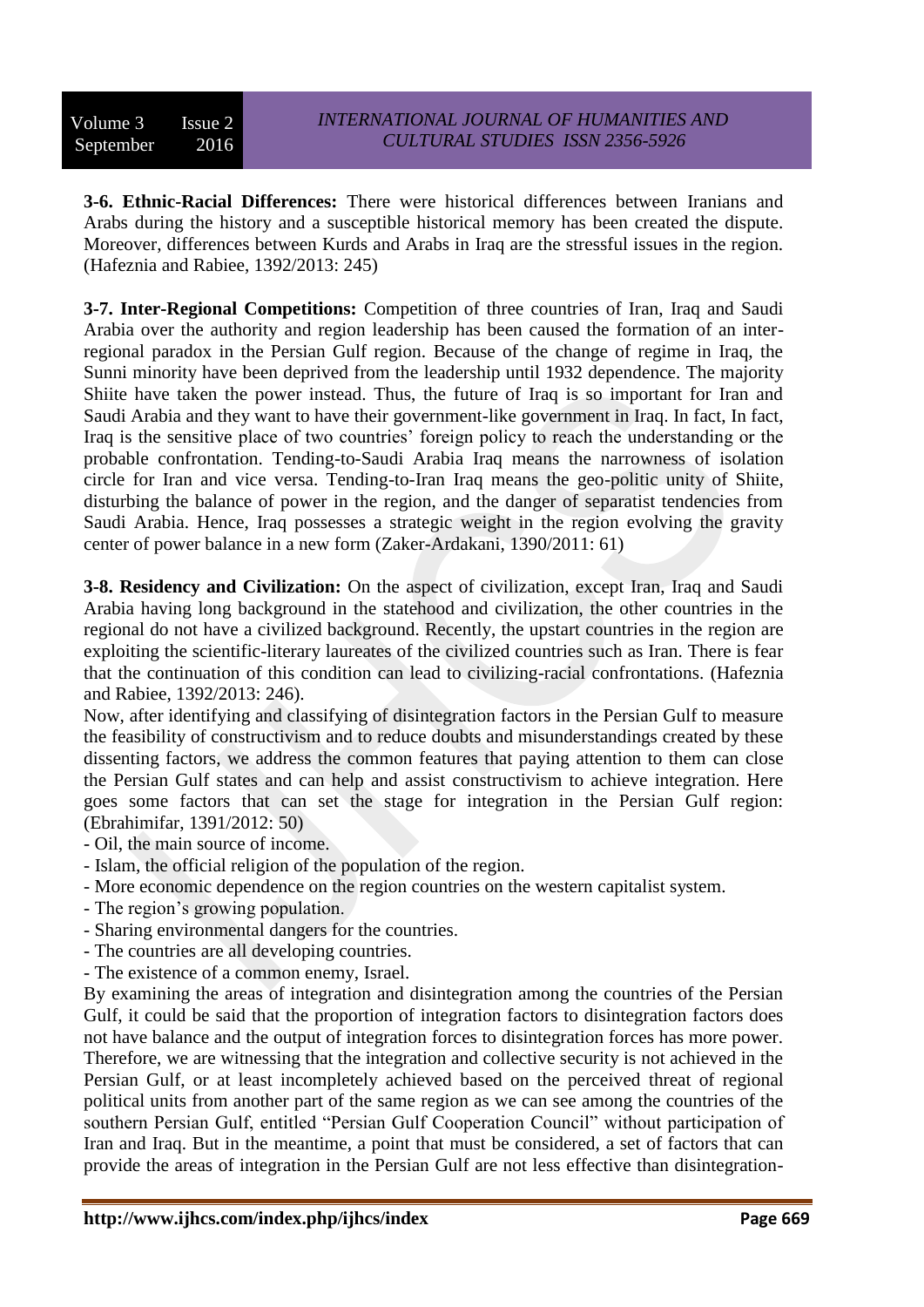making factors, but also it can provide the grounds for forming the mental behavior patterns with the assistance of Constructivism, through the establishment of common concepts through social learning, by changing divergence factors, and thus influence common perceptions on regional actors insights about themselves and the way they behaved, what regional level and at the level International cooperation and regional integration provided subsequently.

**4. Constructivism Standpoint: Preliminary to Regional Integration in Persian Gulf** From the constructivism viewpoint, identities, interests, and institutions are not predetermined issues but they are the result of social interaction among identities; they also consider anarchy as something that the governments learn from it; as a result, they believe that the structural changing is possible in a long-term period. By changing the intersubjective meanings of security concept (Kant's model) which is cooperation-based, replace with it and finally provide the integration by creating security. In this respect, the components that constructivists consider change as possible based on identity, interests, anarchy and institutions in the Persian Gulf region. To measure the feasibility of integration formation in this region based on the constructivism school, identity, interests, anarchy and institutions are taken into account:

**4-1. Identity:** It is the constant understanding and based on its specific role and expectations from other people. Alexander Wendt in *Social Theory of International Politics* defines identity as "anything that changes a thing to a thing that should be". (Moshirzadeh, 1392/2013: 325) Based on this, the social identities show their own specific understanding in relation with other actors and accordingly they produce specific interest and frame the decisions of policy-makers. Whether "own" considers itself as friend, rival or foe to "other", so many differences will be brought about in their interaction. In conditions that Kant's model is met, the concept of friendship is dominant, in such a condition, "own" and "other" will present a friendly image from each other. In this regard, if the Persian Gulf region has not been witnessed the emergence of a collective security organization, because the concept of competition or animosity is dominant in the region. Hence, the formation of collective security organization based on constructivism needs to dominate the concept of friendship or at least reduce the intensity of competition or enmity and move the states toward friendship. (Ravanbod, 1388/2009: 20)

According to the theory of constructivism, norms have many roles in the construction of the states' identity and cause them to gain an understanding of their interests. In this theory, the norms are devices for regulating the behavior of governments and a way toward defining the interests of countries. The norms cause development of collective identity. The countries and nations can huddle up by means of cultural, social, value, and historical contributions. (Mahdavipoor, 1392/2013: 121) There are three factors that Wendt believes that they can help the changing process of a subjective culture to a collective culture. Wendt call these factors as three master variables: interdependence, common Fate, and homogeneity. Whatever Wendt represents are not the assisting factors to a collective behavior, but they are specifically the features that help reframing the identities or the role of governments about superiority-seeking to friendship. (Shafee and Rezaee, 1391: 76) Therefore, Iran and Saudi Arabia, two powers of the region, instead of being in competition on catching the regional power and determining the regional rubric, can change the dominant culture of the region by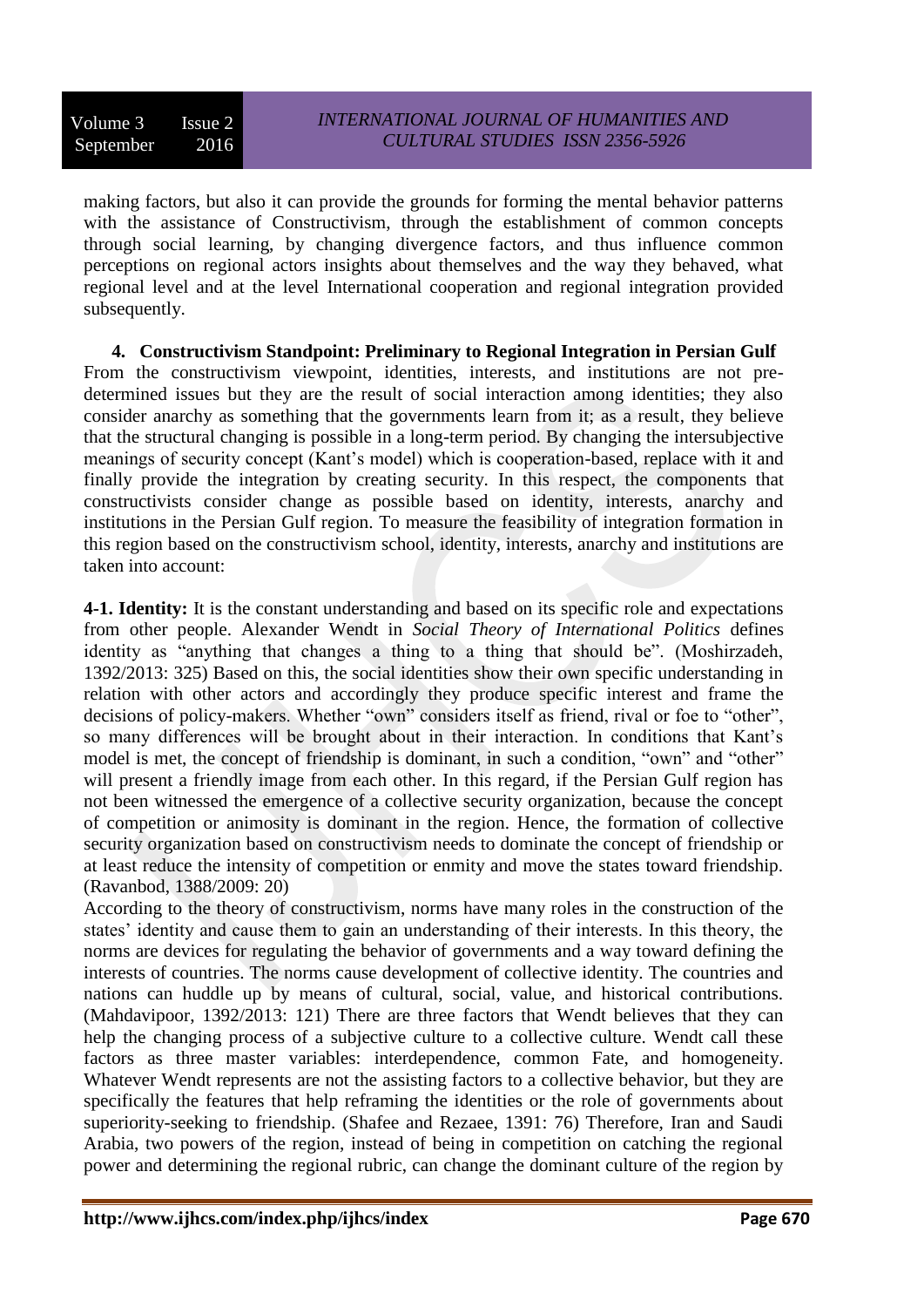changing "own" and "other" among their actors at the regional and international levels. (Ravanbod, 1388/2009: 19-20) In the vein, since Islam is the most important linking batch for people around the Persian Gulf for many years, although there are different branches and readings about Islam in the Islamic countries in general and the Persian Gulf in particular, but it is the common contributions and laws that can gather them in a certain time and place (Mohammadi and Zeinivand, 1393/2014: 23) and by destroying the anarchic discourse in the Persian Gulf region, and by bringing about better understanding platform of the common concepts such as common identity, common destiny, common security, common threat, common geopolitics and etc. provide integration background in the region.

**2-4. Interests:** In constructivism, the identities form the interests, therefore the interests of actors of international relations cannot be pre-determined; but they like identities are acquired by means of social performances. As a result, the social performances cause formation of the identities and cannot determine the interests in a way that will be in conflict with the structures and performances that comprise identity. In other words, the interest raise from the structures and performances that constitute identity and the interests will be determined by formation of identity. In this regard, it is necessary and vital to notice the perception and understanding of the Persian Gulf governments to be put in the common geopolitics and consequently the common destiny. So, there are three factors that Wendt believes that they can help the changing process of a subjective culture to a collective culture. Wendt call these factors as three master variables: interdependence, common Fate, and homogeneity. Whatever Wendt represents are not the assisting factors to a collective behavior, but they are specifically the features that help reframing the identities or the role of governments about superiority-seeking to friendship. The thought of "sum=0", dominant in the region, is a winning in the one side and a defeat in the other side. In the first step, in solving the enigma by means of constructivism in determining and defining the interests by "sum≠0" in which algebraic sum of winnings or defeats should not necessarily be zero. Gradually, it is replaced with the "sum-sum" approach about the security issues in the Persian Gulf region so that all the involved parties lose or win in a specific issue.

**4-3. Security:** The discourse of security dominant in the Persian Gulf region in the negative security studies, a part of traditional security studies in which the emphasis is on the military aspects of security. As in the traditional security studies, the national security means the lack of foreign army threat against the government. As a result, the rule of game in such a discourse sums zero, that is, the victory of a political unit only is defined under the terms of its rival's defeat and the national security is created due to the dearth of army threat outside the national borders. (Mandel, 1377/1398: 44) Accordingly, the efforts of Persian Gulf states to establish and achieve security through confrontation and conflict will be accepted. In this case, the actions of one country to increase security in the region through the purchase of advanced weapons, other Persian Gulf states due to lack of sense of security, to take steps to increase their security, which is planned. Thus, the cycle is repeated buy weapons. Therefore, the security of any country actually does not increase and eventually causes the Persian Gulf states with its regional military capabilities are growing, they feel less secure or insecure (Ebrahimifar, 1381/2002: 13) The school Constructivism, unlike the prevailing view was that the security of the Persian Gulf on the basis of realism and self-help and anarchy of international system, believes anarchy predetermined logic, but understand the state of their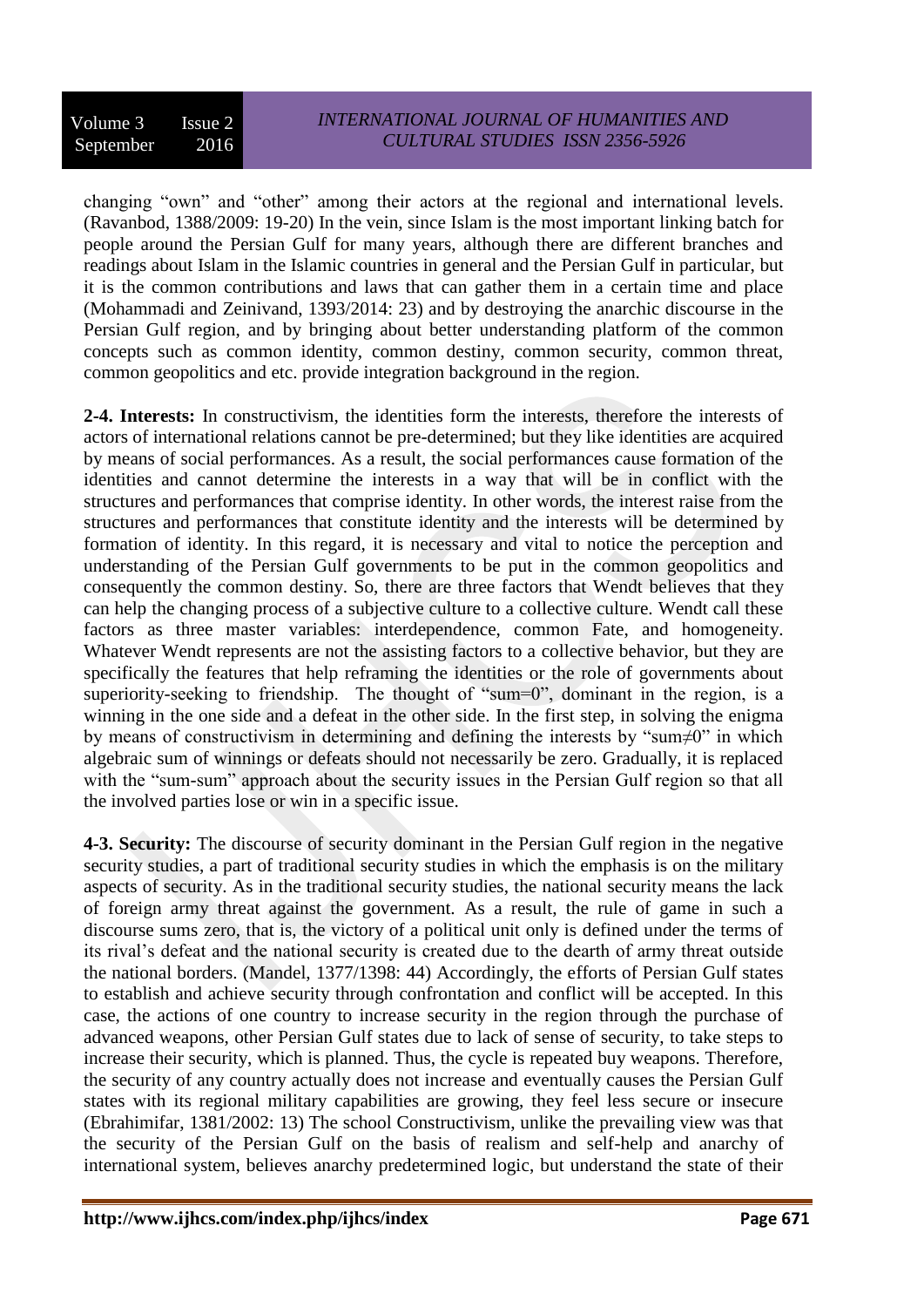nature determines its meaning is in the international system. So, anarchy could at least three Hobbes culture (enmity), Lucan (competition) and Kant (s) have, in representation of the State of "own" and "other" reflected in the structures and roles. Accordingly, the Persian Gulf states can change the perception of "own" and "other" in the sense of security cooperation (in security policies to minimize the security approach to increasing international cooperation and national power insists. According to this view, security of a nation only increases in light of the increase in the safety of other neighboring nations. A nation can feel secure when they increase their power against the power of the nation or other nations. (Ebrahimifar, 1381/2002: 12) Looking at the issue of security in the Persian Gulf region causes the change in the understanding of the culture Hobbes (enmity) to Kant (friendship). As a result, the Persian Gulf states can enter oil money to social and economic development cycle instead of allocating the money for military facilities, and then they providing security both at the regional level and finally the regional integration becomes possible.

**4-4. Regionalism:** From the standpoint of constructivism, the institutions are the well-known units which do not exist independent of the suppositions of the actors in relation with the performance of the world. The institutions are the reflection of the two strands of regulatory and installation. The institutions affect the behavior of the countries. Under the influence of these conditions, the normative influence of the fundamental-based structures and the relationship with the normative changes, identity and the interests of a government are investigated. It should be noted, at the same time the institutions are continually reproduced that are produced, and brought about potentially through the activities of the government and other actors and other actors in which the institutions and the actors are located in the mutual socialization process. So, it can be said that the constructivism majorly emphasizes on the relationship between the materialized and mutual dependence, understanding the identity and the society, and also emphasizes on the consciousness and regional identity, belonging sense to a specific regional society or so-called "cognitive regionalism". Nowadays, regionalism in the global politics, usually is synonymous with ultra-nationalism or the inter-governmental tendencies, points to the striking development of the economic and political cooperation between the countries and other actors in the specific geographical areas. (Hafeznia and Rabiee, 1392/2013: 241) Accordingly, common in the geopolitics of the Persian Gulf states, the countries in addition to the common destiny, common threats and mutual interests have even made, subject to the adoption of constructivism school emphasis on the relationship between the material and understanding of the interdependence identity and community, to raise awareness and regional identity and sense of belonging to a particular regional community, can achieve regionalism in the Persian Gulf region possible.

Meanwhile, strengthen regionalism has always been a principle of the Islamic Republic of Iran's foreign policy has been fixed. This is mainly for two reasons: First, reduce the role of external actors in regional issues. Second, the withdrawal of political structure - the security balance and balance of interests and focus on a strategy of regional cooperation. (Barzeghar, 1394/2015: 50) So, in order to achieve regionalism, the Islamic Republic of Iran to the two approaches to better understand the relationship between the material and understanding of identity and community interdependence among the countries of the Persian Gulf, with an emphasis on common geopolitical follows:

First, the nuclear talks: Since "no real reconciliation between Iran and the Arab states of the Persian Gulf without preliminary normalization of political relations between Iran and the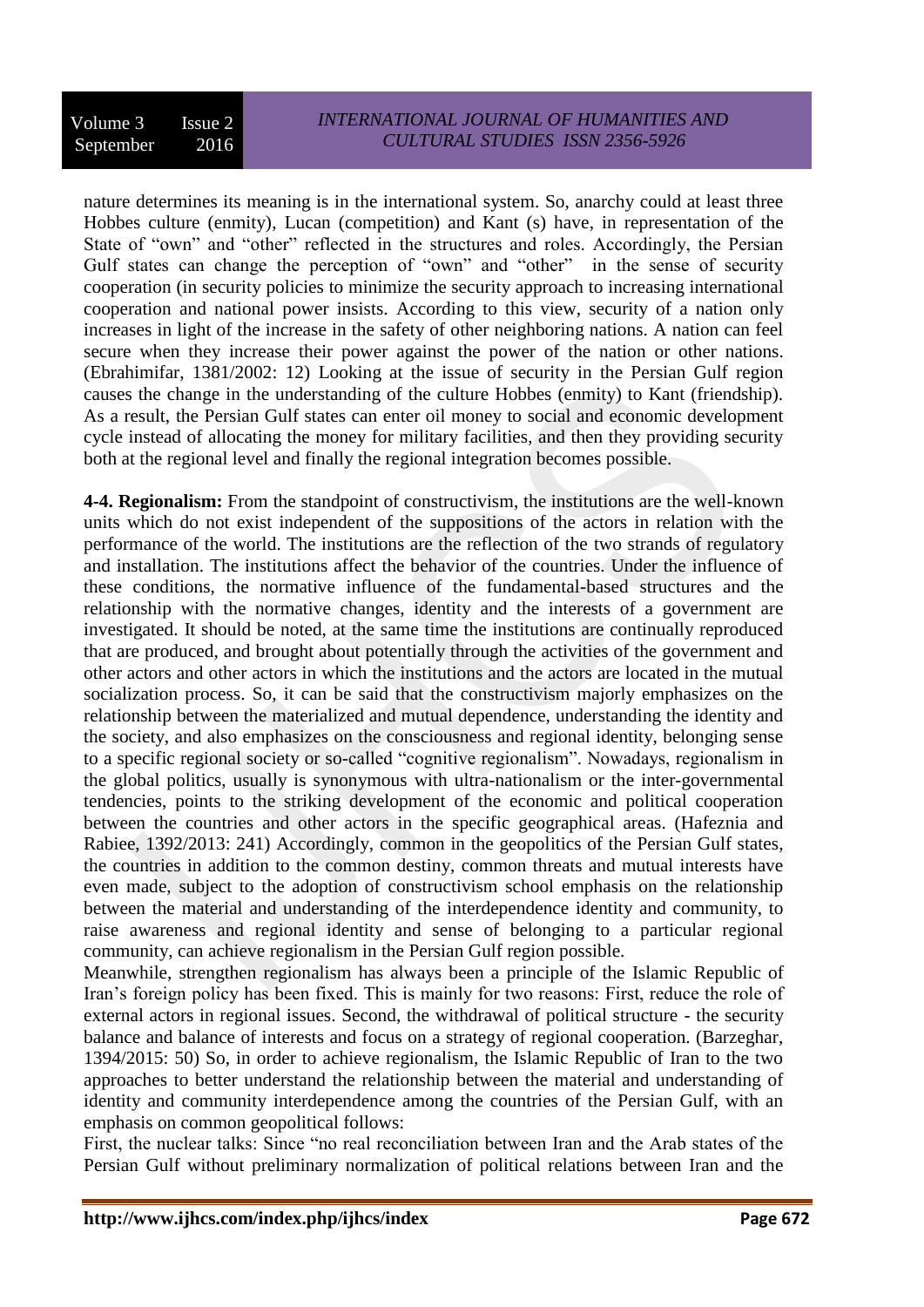West, especially the United States, there will be. Important progress in relation to the process of talks between Iran and  $P5 + 1$  could be a fundamental step in this direction" (Przemyslaw, 2014: 258) Dr. Zarif, Minister of Foreign Affairs, writes in the journal Foreign: "No need to explain the long shadow and is continuing tension between Iran and the United States several decades, which have deteriorated as a result of nuclear difficult situation more complicated relations between Iran and some of its neighbors have". (Zarif, 2014: 6) So, Islamic Republic of Iran diplomacy in the beginning of the  $11<sup>th</sup>$  state (Hope and Thinking) based on the current discourse of moderation in the face of urgent challenges for Iran, focused on a number of immediate objectives: "The first priority is to neutralize and finally defeat the international anti-Iranian movement which has been issued by the U.S and Israel to "secure" Iran, that is, de-legislating Islamic Republic by depicting the figure of Iran as a threat against the global discipline. And means for the current crisis over Iran's peaceful nuclear program is purely fictitious and thus critical that Iran is reversible. Just for the reason that [President] Rohani to break the deadlock and log in talks with the  $P5 + 1$  (China, France, Russia, Great Britain, the United States and Germany) to find common ground and reach an agreement nonproliferation guarantee, Iran's scientific achievements to protect the rights of nondifferentiation of Iran on the nuclear non-proliferation treaty to respect and unjust sanctions that have been imposed by foreign powers end, without delay action". (Zarif, 2014: 9) As a result, the discourse of moderation can provide a constructive interaction at three levels of regional, international system and nuclear diplomacy, in the first step to achieving Geneva, Lausanne Declaration and the Vienna nuclear deal in nuclear talks with the  $P5 + 1$  process, While recognizing the inalienable right of the Islamic Republic of peaceful uses of nuclear energy in the community and in international circles, provide presence and influence of Iran in constructive interaction according to mutual respect with emphasis on common interests in the region and the international system.

Second, Regional Perspective of Iran: In order to achieve regionalism, in the Persian Gulf region, Iran's regional foreign policy in the direction of constructive engagement with neighbors based on mutual respect, common interests and ending with an emphasis on providing the illusion of Iranphobia and set the stage for strategic partnership with our neighbors. Regional policy can be described in a speech at the 69th General Assembly of the United Nations Dr. Ruhani observed: "The policy of my country's principles, efforts to engage constructively with its neighbors based on mutual respect, and with an emphasis on common interests. The question Iranian hegemony over Muslim countries myth that Iranphobia projects in recent years it has been blown. They blow the horn, the need to invent an imaginary enemy to perpetuate tensions and the escalation of conflict and division, to kill the diversion of resources to the development of nations. Our primary approach, an end to the illusion of Iranphobia and promoting the strategic partnership with neighbors". (Dr. Ruhani's Speech at the 69th General Assembly of the United Nations, 1393.7.3/ 2014.Sep.24)

Thus, we see that Iran is trying to accomplish the nuclear talks between Iran and the P5+1 (ratifying the Joint Comprehensive Plan of Action (Barjam) of Vienna), talks of this as grounds for constructive engagement, with mutual respect, with emphasis on common interests with regional neighbors in to create a shared understanding of regional identity for regional integration step. Therefore, we can achieve the clear vision of regionalism in the framework of constructivism school in the Persian Gulf region.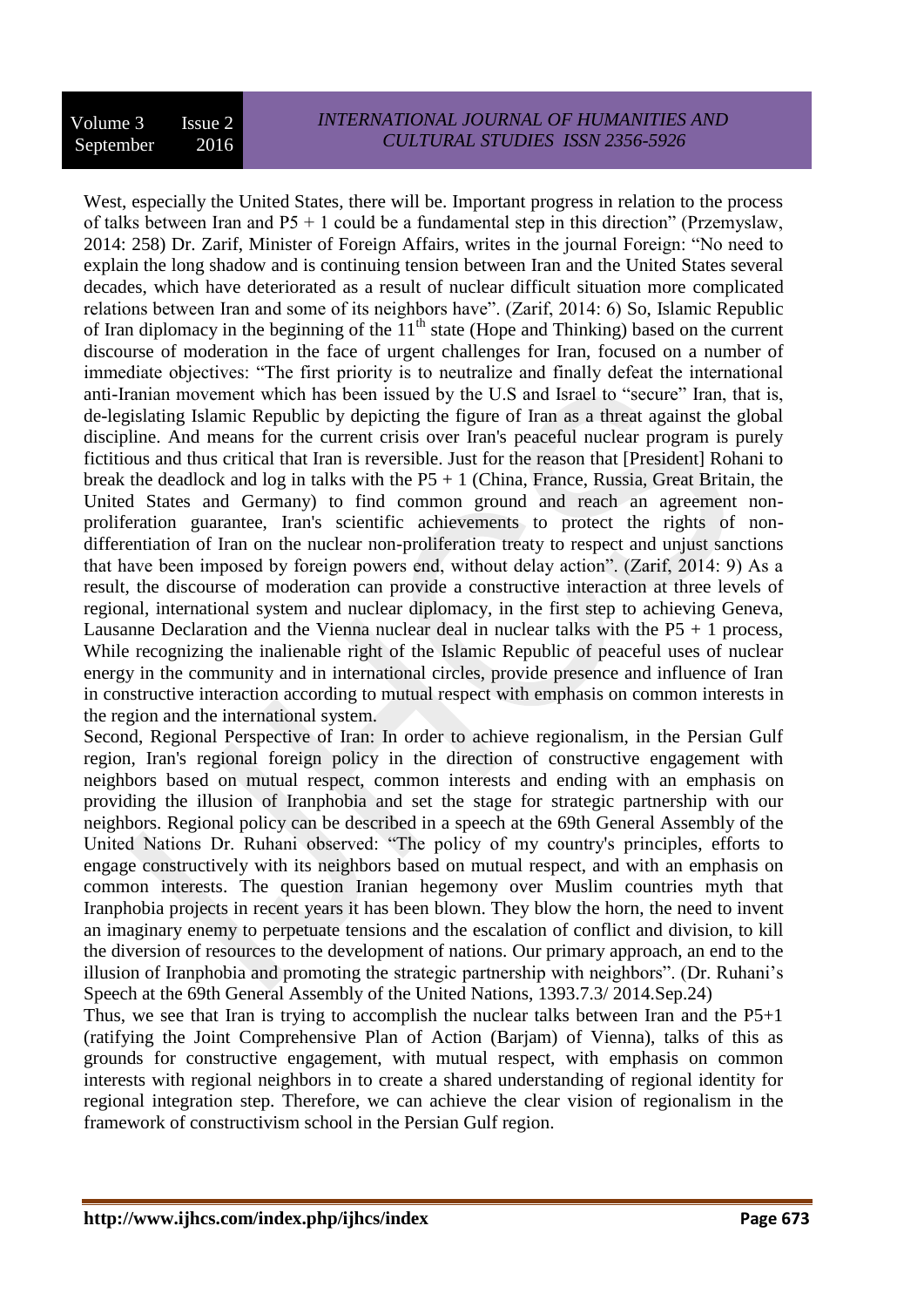# **Conclusion**

The constructivism school as a meta-theory could focus on the role of language, rules, norms and culture in the development of international relations with emphasis on the role and importance of non-material dimensions of social life. Paying attention to the common intersubjective beliefs among the world's population in the macro-scale, this school believes that identities and institutions are not the predetermined issues, but they define and determine the identities and interests based on the relations they create. Also, anarchy knows the international system as something that the governments learn from it. As a result, it knows possible the structure change by means of changing the identities in a long-term period. This view of the possibility of structure change faces the constructivism in the face of idealism that knows the international environment and the scene of self-help and anarchy, and thus with a competitive sense of security (Hobbes' model), it puts the international system in the scene of competition, tension and conflict. In this vein, constructivism approach to identity where a change in the identities can change the actor and consequently alters the fundamental changes in the structure. It provides backgrounds for reaching the integration among the political decision-makers. It should be taken into account that fundamental change in the international politics happens when the beliefs and the identities of the domestic actors change. Accordingly, the Persian Gulf region in which the integration and collective security are not met or at least in an incomplete form and based on the assumption of threat feeling as a part of political units of the region in another part of the same region (Persian Gulf Cooperation Council; without the presence Iran and Iraq) look at the type of school in which identity Constructivism, interests, institutions and anarchy the international system is not predetermined and selected, can be shared with new concepts and ideas such as: common identity, common destiny, common security, common threat, a common geopolitical, and also a change in attitude about themselves and the way they treat actors in the international system, the formation of a common collective identity, attitude change in benefits, alternative security in the Persian Gulf region: strengthening the political influence and more penetration in the international decision-making processes, the ability to stabilize oil price, facing the regional and extra-regional threats, fighting against terrorism, narcotics and human trafficking, fighting against environmental threats, the ability to maintain and rebuild Islamicreligious culture in the region, increasing the economic power and exiting from the oneproduct system.

In the end, the significant point is to notice the role of nuclear negotiation and Iran's point of view to the Persian Gulf region because achieving Vienna nuclear agreement and ratifying Barjam show that the negotiating parties have looked with the glass of constructivism to the subject and to each other. The constructivism vision can provide a constructive and interactive background, based on the mutual respect and emphasis on the mutual and equal interests with the neighbors in the Persian Gulf region and highlight the perspective of reaching the regional integration.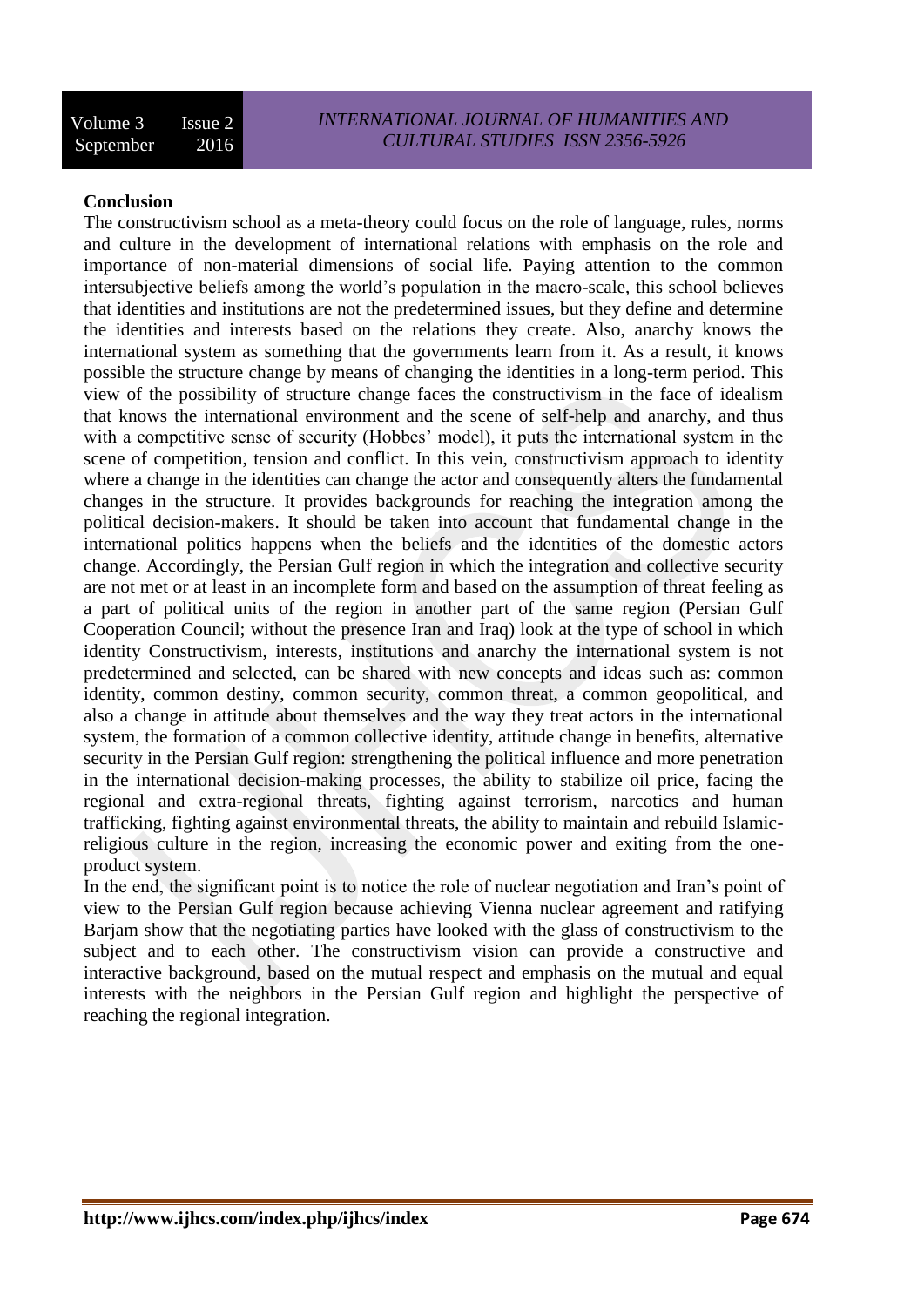#### **References**

- 1. Ebrahimifar, Tahereh (1378/1999), "Investigating the causes of the disintegration in the Persian Gulf region", *Foreign Policy Magazine*, 13: 2.
- 2. … (1381/2002), *Confidence-making patterns in the Persian Gulf region*, Tehran, Institute for Political and International Studies.
- 3. … (1391/2012), *International politics*, Second Edition, Tehran, SID Press.
- 4. Barzeghar, Keyhan (1394/2015), *Islamic Republic of Iran, the Middle East and the nuclear negotiations "with the techniques of writing short articles", Tehran, Center* for Scientific and Strategic Research of Middle East.
- 5. Hafeznia, Mohammad Reza Rabiee, Hossein (1392/2013), *Regional Studies of Persian Gulf*, Tehran, Samt.
- 6. Dougherty, James Pfaltzgraff, Robert (1372/1993), *Contending theories of international relations: a comprehensive survey*, Translator: Alireza Tayyeb – Vahid Bozorghi, Tehran, Ghumes, 2<sup>nd</sup> volume.
- 7. Zaker-Ardakani, Tahereh (1390/2011), "Investigating the effective factors on the foreign policy of the Islamic Republic of Iran and Saudi Arabia in Iraq", *Journal of Middle East Studies*, Issue 67, Winter.
- 8. Ravanbod, Amin (1388/2009), "Constructivism explanation of the lack of collective security in the Persian Gulf region", *Journal of International Relations*, Issue 41, September.
- 9. Ruhani, Hassan (1393/2014), Dr. Ruhani's Speech at the 69th General Assembly of the United Nations, 1393.7.3/ 2014.September.24, [http://www.persident.ir/fa/81323.](http://www.persident.ir/fa/81323)
- 10. Seifzadeh, Hossein (1384/2005), *Various theories in international relations – globalized: Appropriateness and effectiveness*, Tehran, Institute for Political and International Studies.
- 11. Shafee, Nozar Rezaee, Fatemeh (1391/2012), "Review and evaluation of Constructivism Theory", *Journal of Political Studies*, Issue 4, Summer.
- 12. Frankel, Joseph (1371/1992), *Contemporary theories of international relations*, Translator: Vahid Bozorghi, Tehran, Ettela'at.
- 13. Ghavam, Seyyed Abdolali (1378/1999), *Principles of foreign policy and international politics*, 6<sup>th</sup> Edition, Tehran, Samt.
- 14. … (1384/2005), *International relations: Theories and approaches*, Tehran, Samt.
- 15. Mahpishanian, Mahsa (1390/2011), "Regionalism in the Middle East: Analysis from the perspective of constructivism and rational choice theory", *Journal of Middle East Studies*, 18: 1, Spring.
- 16. Mandel, Robert (1377/1998), *Changing the face of national security*, Translator: Institute for Strategic Studies, Tehran, Institute for Strategic Studies.
- 17. Mohammadi, Kimia Zeinivand, Ali (1393/2014), "Historical review of the security arrangements in the Persian Gulf and the possibility of establishing a new order (with emphasis on the role of Iran, Saudi Arabia and Iraq)", in: *Regional Persian Gulf: Geopolitics, geostrategic, geo-economic (collection of articles)*, Editor: Seyyed Hossein Mousavi, Seyyed Javad Salehi, Tehran, Center for Scientific and Strategic Research of Middle East.
- 18. Moshirzadeh, Homeira (1383/2004), Constructivism as meta-theory of international relations ", *Journal of the Faculty of Law and Political Science*, Issue 65, Fall.